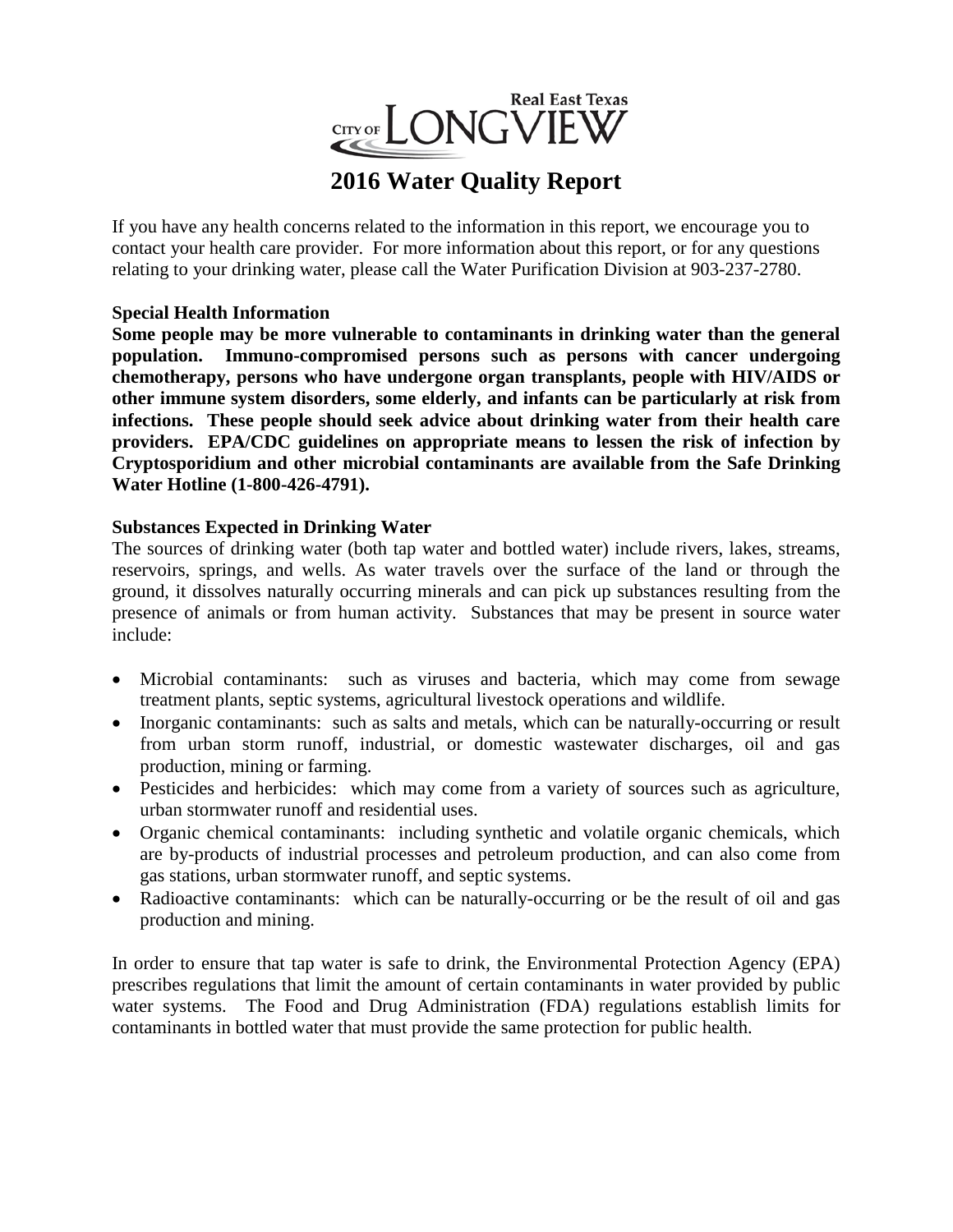Contaminants may be found in drinking water that may cause taste, color, or odor problems. These types of problems are not necessarily causes for health concerns. For more information on taste, odor, or color of drinking water, please contact the system's business office. Drinking water, including bottled water, may reasonably be expected to contain at least small amounts of some contaminants. The presence of contaminants does not necessarily indicate that water poses a health risk. More information about contaminants and potential health effects can be obtained by calling the EPA's Safe Drinking Water Hotline at (800) 426-4791.

#### **Table Definitions**

**Maximum Contaminant Level Goal (MCLG) –** The level of a contaminant in drinking water below which there is no known or expected risk to health. MCLGs allow for a margin of safety.

**Maximum Contaminant Level (MCL) –** The highest level of a contaminant that is allowed in drinking water. MCLs are set as close to the MCLGs as feasible using the best available treatment technology.

**Maximum residual disinfectant level goal (MRDLG)** – The level of a drinking water disinfectant below which there is no known or expected risk to health. MRDLGs do not reflect the benefits of the use of disinfectants to control microbial contaminants.

**Maximum residual disinfectant level (MRDL)** – The highest level of a disinfectant allowed in drinking water. This is convincing evidence that addition of a disinfectant is necessary for control of microbial contaminants.

**Treatment Technique (TT)** – A required process intended to reduce the level of a contaminant in drinking water.

**Action Level (AL) –** The concentration of a contaminant which, if exceeded, triggers a treatment or other requirement which a water system must follow.

**mrem/year –** millirems per year (a measure of radiation absorbed by the body).

**pCi/L –** picecuries per liter (a measure of radioactivity).

**NTU –** Nephelometric turbidity units (a measure of turbidity).

**ppm –** Parts per million, or milligrams per liter (mg/l).

**ppb –** Parts per billion, or micrograms per liter (ug/l).

**NA –** Not applicable.

**ND –** Not detectable at testing limits.

| Year | <b>Constituent</b>   | Average | <b>Detected Range</b> | <b>MCL</b>     | <b>MCLG</b>    | <b>Typical Source</b>                              |
|------|----------------------|---------|-----------------------|----------------|----------------|----------------------------------------------------|
| 2016 | Chloramines (ppm)    | 1.72    | $1.52 - 1.92$         | 4              | 4              | Disinfectant used to control microbes.             |
| 2016 | Chlorite (ppm)       | 0.189   | $0.04 - 0.54$         |                | 0.8            | By-product of drinking water disinfection.         |
| 2016 | Barium (ppm)         | 0.045   | $0.03 - 0.06$         | $\mathfrak{D}$ | 2              | Discharge of drilling wastes; Discharge from       |
|      |                      |         |                       |                |                | metal refineries; Erosion of natural deposits.     |
| 2016 | Fluoride (ppm)       | 0.684   | $0.47 - 0.95$         | 4              | $\overline{4}$ | Erosion of natural deposits: Water additive which  |
|      |                      |         |                       |                |                | promotes strong teeth.                             |
| 2016 | Nitrate (ppm)        | 0.22    | $0.07 - 0.34$         | 10             | 10             | Runoff from fertilizer use; Leaching from septic   |
|      |                      |         |                       |                |                | tanks, sewage; Erosion of natural deposits.        |
| 2016 | Chromium (ppm)       | 0.00019 | $ND - 0.0006$         | 0.1            | 0.1            | Discharge from steel and pulp mills. Erosion of    |
|      |                      |         |                       |                |                | natural deposits.                                  |
| 2016 | Di (2-ethylexyl)     | 0.9     | $ND - 0.9$            | 6              | $\overline{0}$ | Discharge from rubber and chemical factories.      |
|      | phthalate (ppb)      |         |                       |                |                |                                                    |
| 2011 | Gross Beta particles | 1.37    | $0.0 - 4.1$           | 50             | NA.            | Decay of natural and man-made deposits of          |
|      | & Photon emitters    |         |                       |                |                | certain minerals that are radioactive and may emit |
|      | (pCi/L)              |         |                       |                |                | forms of radiation known as photons and beta       |
|      |                      |         |                       |                |                | radiation.                                         |

#### **REGULATED SUBSTANCES AT THE TREATMENT PLANTS**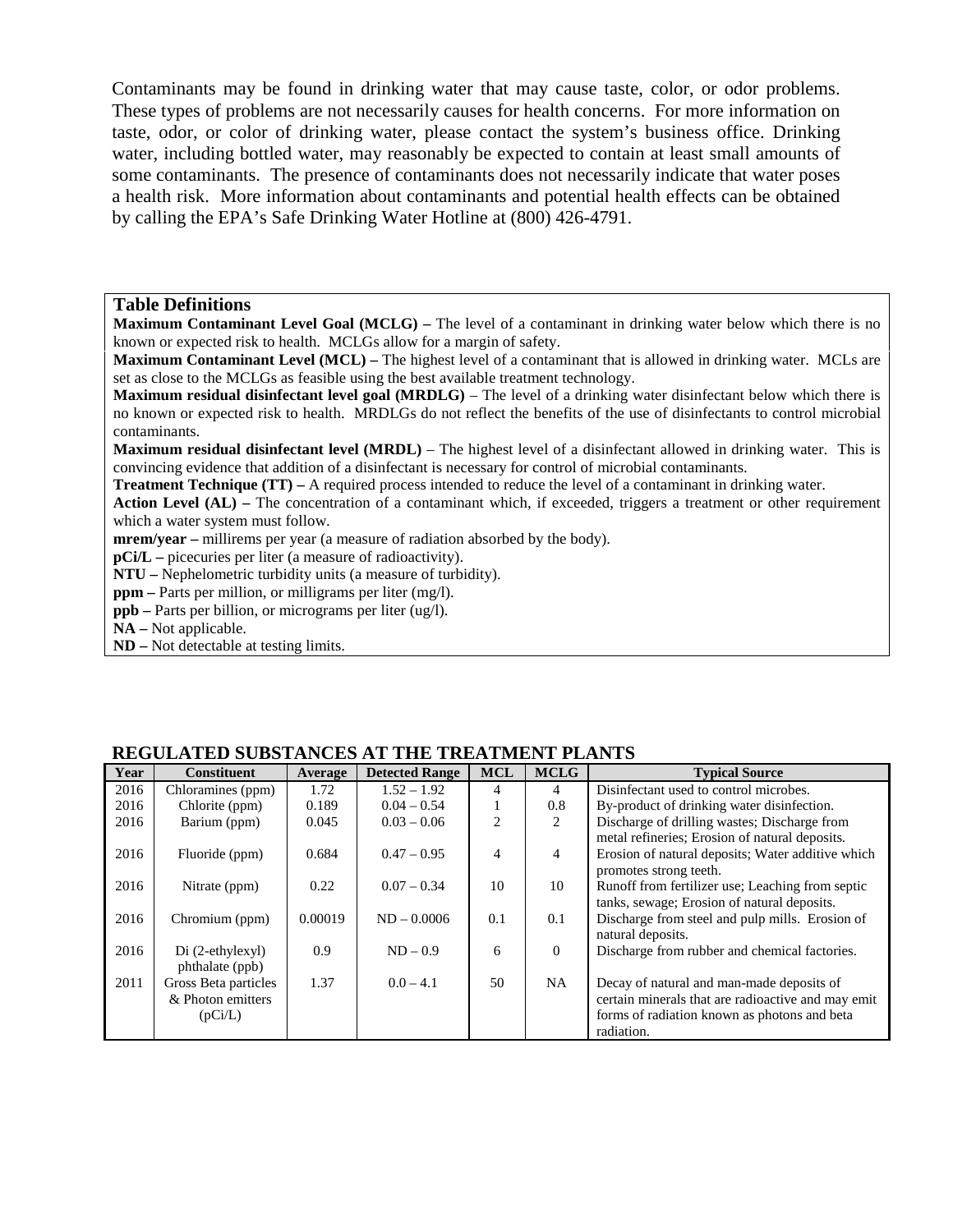### **REGULATED SUBSTANCES AT THE TREATMENT PLANTS**

| Year                                                                                                                              | <b>Constituent</b>   | Average | <b>Detected</b> |                                                               |           | <b>Typical Source</b>                                                                                                                 |  |  |
|-----------------------------------------------------------------------------------------------------------------------------------|----------------------|---------|-----------------|---------------------------------------------------------------|-----------|---------------------------------------------------------------------------------------------------------------------------------------|--|--|
|                                                                                                                                   |                      |         | Range           |                                                               |           |                                                                                                                                       |  |  |
| 2016                                                                                                                              | <b>Total Organic</b> | 6.98    | $4.78 - 9.48$   | <b>NA</b>                                                     | <b>NA</b> | Naturally present in the environment.                                                                                                 |  |  |
|                                                                                                                                   | $Carbon (ppm) -$     |         |                 |                                                               |           |                                                                                                                                       |  |  |
|                                                                                                                                   | Source Water         |         |                 |                                                               |           |                                                                                                                                       |  |  |
| 2016                                                                                                                              | <b>Total Organic</b> | 3.38    | $1.84 - 4.76$   | <b>NA</b>                                                     | <b>NA</b> | Naturally present in the environment.                                                                                                 |  |  |
|                                                                                                                                   | $Carbon (ppm) -$     |         |                 |                                                               |           |                                                                                                                                       |  |  |
|                                                                                                                                   | Drinking Water       |         |                 |                                                               |           |                                                                                                                                       |  |  |
| 2016                                                                                                                              | Total Organic        | 50.94   | $31.61 - 73.52$ |                                                               |           | The TOC removal ratio is the percent of TOC removed through the                                                                       |  |  |
|                                                                                                                                   | Carbon % Removal     |         |                 |                                                               |           | treatment process divided by the percent of TOC required by the TCEQ                                                                  |  |  |
|                                                                                                                                   |                      |         |                 | to be removed. The City of Longview water system provides the |           |                                                                                                                                       |  |  |
|                                                                                                                                   |                      |         |                 | alternative compliance criteria removal ratio required.       |           |                                                                                                                                       |  |  |
|                                                                                                                                   |                      |         |                 |                                                               |           |                                                                                                                                       |  |  |
| Total Organic Carbon (TOC) has no adverse health effects. The disinfectant can combine with TOC to form disinfection by-products. |                      |         |                 |                                                               |           |                                                                                                                                       |  |  |
|                                                                                                                                   |                      |         |                 |                                                               |           | Disinfection is necessary to ensure that water does not have unacceptable levels of pathogens. Total organic carbon provides a medium |  |  |

for the formation of disinfection by-products when water is disinfected. By-products of disinfection include trihalomethanes (THMs) and haloacetic acids (HAA) which are reported elsewhere in this report.

## **REGULATED AT THE TREATMENT PLANTS**

| Year                                                                                                                                                                                                                                             | <b>Constituent</b> | <b>Highest Single</b><br><b>Measurement</b> | Lowest Monthly % of<br><b>Samples Meeting Limits</b> | <b>Turbidity Limits</b> | <b>Source of Contaminant</b> |  |  |
|--------------------------------------------------------------------------------------------------------------------------------------------------------------------------------------------------------------------------------------------------|--------------------|---------------------------------------------|------------------------------------------------------|-------------------------|------------------------------|--|--|
| 2016                                                                                                                                                                                                                                             | Turbidity (NTU)    | 0.31                                        | 100                                                  | 0.3                     | Soil runoff                  |  |  |
| Turbidity has no health effects. However, turbidity can interfere with disinfection and provide a medium for microbial<br>growth. Turbidity is measured in Nephelometric Turbidity Units (NTU) and is a measurement of water clarity. This water |                    |                                             |                                                      |                         |                              |  |  |

growth. Turbidity is measured in Nephelometric Turbidity Units (NTU) and is a measurement of water clarity. This water quality parameter is monitored as a treatment technique (TT).

### **REGULATED SUBSTANCES AT THE CUSTOMER'S TAP**

| Year | <b>Constituent</b> | The 90 <sup>th</sup> | # of Sites Exceeding | <b>Action</b> | <b>Source of Contaminant</b>                                                                                  |
|------|--------------------|----------------------|----------------------|---------------|---------------------------------------------------------------------------------------------------------------|
|      |                    | Percentile           | <b>Action Level</b>  | Level         |                                                                                                               |
| 2015 | Lead (ppb)         | 0.00109              |                      | 15            | Corrosion of household plumbing systems;<br>Erosion of natural deposits.                                      |
| 2015 | Copper (ppm)       | 0.04                 |                      | 1.3           | Corrosion of household plumbing systems;<br>Erosion of natural deposits; Leaching from<br>wood preservatives. |

The City of Longview is on a reduced sampling schedule for lead and copper, due to an excellent compliance history. The results listed above are distribution samples taken from the customers' tap. Lead and copper has not been detected in water leaving the water treatment facilities. The source of lead and copper is corrosion of household plumbing systems.

If present, elevated levels of lead can cause serious health problems, especially for pregnant women and young children. Lead in drinking water is primarily from materials and components associated with service lines and home plumbing. This water supply is responsible for providing high quality drinking water, but cannot control the variety of materials used in plumbing components. When your water has been sitting for several hours, you can minimize the potential for lead exposure by flushing your tap for 30 seconds to 2 minutes before using water for drinking or cooking. If you are concerned about lead in your water, you may wish to have your water tested. Information on lead in drinking water, testing methods, and steps you can take to minimize exposure is available from the Safe Drinking Water Hotline or at http://www.epa.gov/safewater/lead."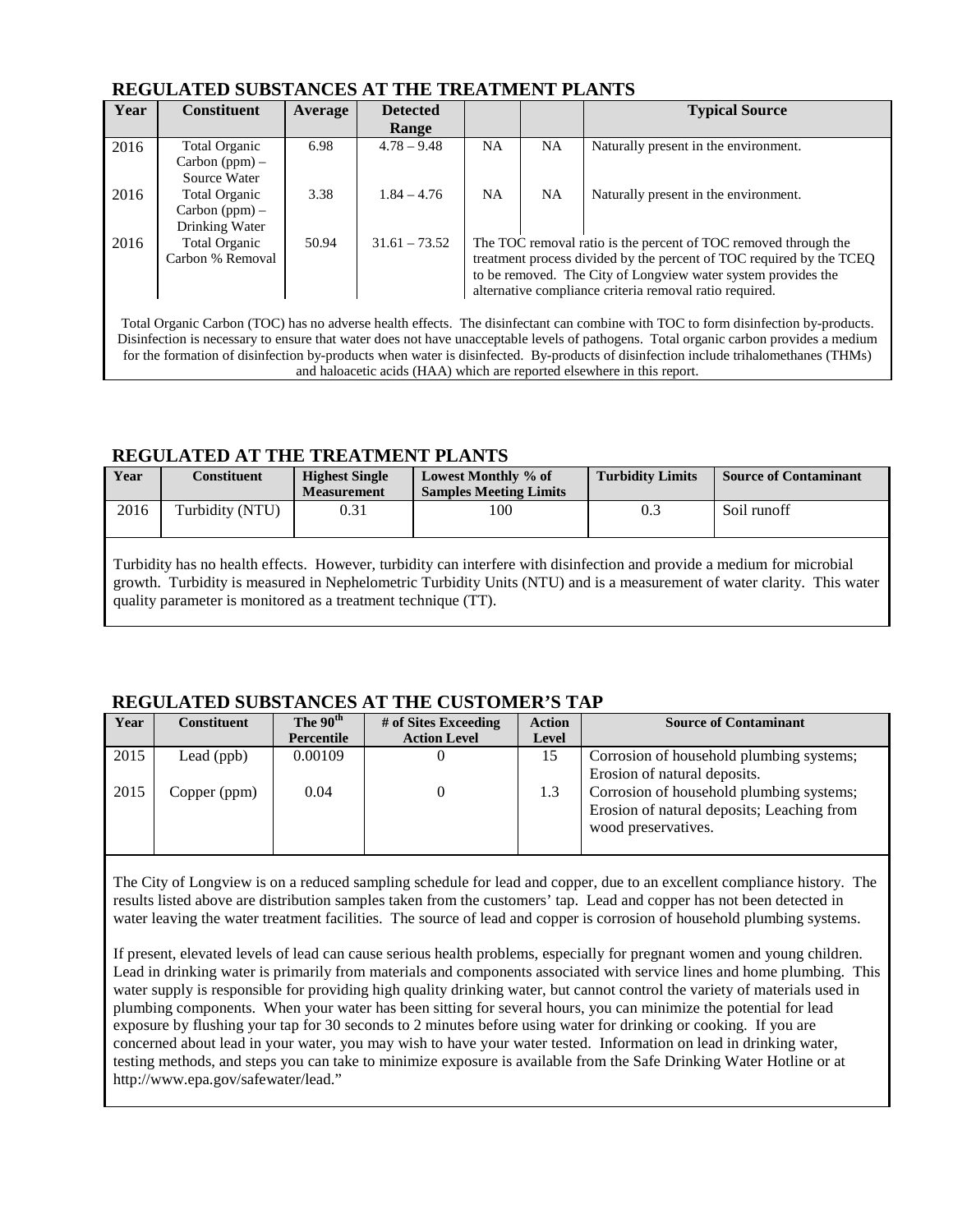### **REGULATED AT THE CUSTOMER'S TAP**

| Year | Constituent           | <b>Highest Monthly % of</b><br><b>Positive Samples</b> | <b>MCL</b> | <b>MCLG</b> | Units of<br><b>Measure</b> | <b>Source of Contaminant</b> |
|------|-----------------------|--------------------------------------------------------|------------|-------------|----------------------------|------------------------------|
|      |                       |                                                        | ∗          |             |                            |                              |
| 2016 | <b>Total Coliform</b> | 0%                                                     |            |             | Presence                   | Naturally present in the     |
|      | Bacteria              |                                                        |            |             |                            | environment                  |
| 2016 | <b>Fecal Coliform</b> | ND                                                     | ∗          | 0           | Presence                   | Naturally present in the     |
|      | Bacteria              |                                                        |            |             |                            | environment                  |
|      |                       |                                                        |            |             |                            |                              |

Coliforms are bacteria that are naturally present in the environment and are used as an indicator that other, potentially harmful bacteria may be present. Longview analyzes over 984 samples each year. All repeat samples taken were negative and did not indicate the presence of coliform bacteria.

\*Presence of coliform in 5% or more of the monthly samples.

#### **REGULATED SUBSTANCES IN THE DISTRIBUTION SYSTEM: Stage 2 Disinfection By-Products**

| $ -$<br>Year                                                                                                           | <b>Constituent</b>                                                                                                                                                                                                              | Average | Range      | <b>MCL</b> | <b>MCLG</b> | <b>Source of Contaminant</b>               |  |  |
|------------------------------------------------------------------------------------------------------------------------|---------------------------------------------------------------------------------------------------------------------------------------------------------------------------------------------------------------------------------|---------|------------|------------|-------------|--------------------------------------------|--|--|
| 2016                                                                                                                   | Total Trihalomethanes (ppb)                                                                                                                                                                                                     | 12.4    | $0 - 38.2$ | 80         | NA          | By-product of drinking water chlorination. |  |  |
|                                                                                                                        | Some people who drink water containing trihalomethanes in excess of the MCL over many years may experience<br>problems with their liver, kidneys, or central nervous systems, and may have an increased risk of getting cancer. |         |            |            |             |                                            |  |  |
| Total Haloacetic Acids (ppb)<br>By-product of drinking water chlorination.<br>2016<br>14.8<br>$5.2 - 34.1$<br>NA<br>60 |                                                                                                                                                                                                                                 |         |            |            |             |                                            |  |  |
| Some people who drink water containing haloacetic acids in excess of the MCL over many years may have an increased     |                                                                                                                                                                                                                                 |         |            |            |             |                                            |  |  |
| risk of getting cancer.                                                                                                |                                                                                                                                                                                                                                 |         |            |            |             |                                            |  |  |

## **REGULATED SUBSTANCES IN THE DISTRIBUTION SYSTEM: Stage 2 Disinfection By-Products Locational Running Annual Averages**

In October 2012, sampling for the Stage 2 Disinfection By-Products Rule began for the City of Longview. This monitoring is very similar to that of the Stage 1 Disinfection By-Products sampling. However, it is based on more stringent monitoring requirements.

| Year | <b>Constituent</b>           | Location    | <b>Highest</b> | Range          | <b>MCL</b> | <b>Source of Contaminant</b> |
|------|------------------------------|-------------|----------------|----------------|------------|------------------------------|
|      |                              |             | <b>LRAA</b>    |                |            |                              |
| 2016 |                              | Location #1 | 24.42          | $6.91 - 28.37$ | 80         |                              |
| 2016 |                              | Location #2 | 21.41          | $5.83 - 26.67$ | 80         |                              |
| 2016 |                              | Location #3 | 19.17          | $7.35 - 29.47$ | 80         |                              |
| 2016 | <b>Total Trihalomethanes</b> | Location #4 | 15.98          | $1.86 - 15.75$ | 80         | By-product of drinking water |
| 2016 | (ppb)                        | Location #5 | 15.14          | $5.39 - 21.31$ | 80         | chlorination.                |
| 2016 |                              | Location #6 | 16.38          | $0.0 - 5.12$   | 80         |                              |
| 2016 |                              | Location #7 | 16.65          | $7.99 - 38.21$ | 80         |                              |
| 2016 |                              | Location #8 | 15.71          | $4.22 - 17.00$ | 80         |                              |

Some people who drink water containing trihalomethanes in excess of the MCL over many years may experience problems with their liver, kidneys, or central nervous systems, and may have an increased risk of getting cancer.

| 2016 |                        | Location #1 | 21.30 | $13.40 - 33.50$ | 60 |                              |
|------|------------------------|-------------|-------|-----------------|----|------------------------------|
| 2016 |                        | Location #2 | 19.25 | $12.00 - 30.80$ | 60 |                              |
| 2016 |                        | Location #3 | 20.28 | $12.40 - 34.10$ | 60 |                              |
| 2016 | Total Haloacetic Acids | Location #4 | 13.00 | $6.50 - 17.90$  | 60 | By-product of drinking water |
| 2016 | (ppb)                  | Location #5 | 15.18 | $7.60 - 19.80$  | 60 | chlorination.                |
| 2016 |                        | Location #6 | 13.00 | $5.20 - 13.90$  | 60 |                              |
| 2016 |                        | Location #7 | 17.65 | $8.10 - 29.40$  | 60 |                              |
| 2016 |                        | Location #8 | 15.63 | $7.30 - 17.30$  | 60 |                              |

Some people who drink water containing haloacetic acids in excess of the MCL over many years may have an increased risk of getting cancer.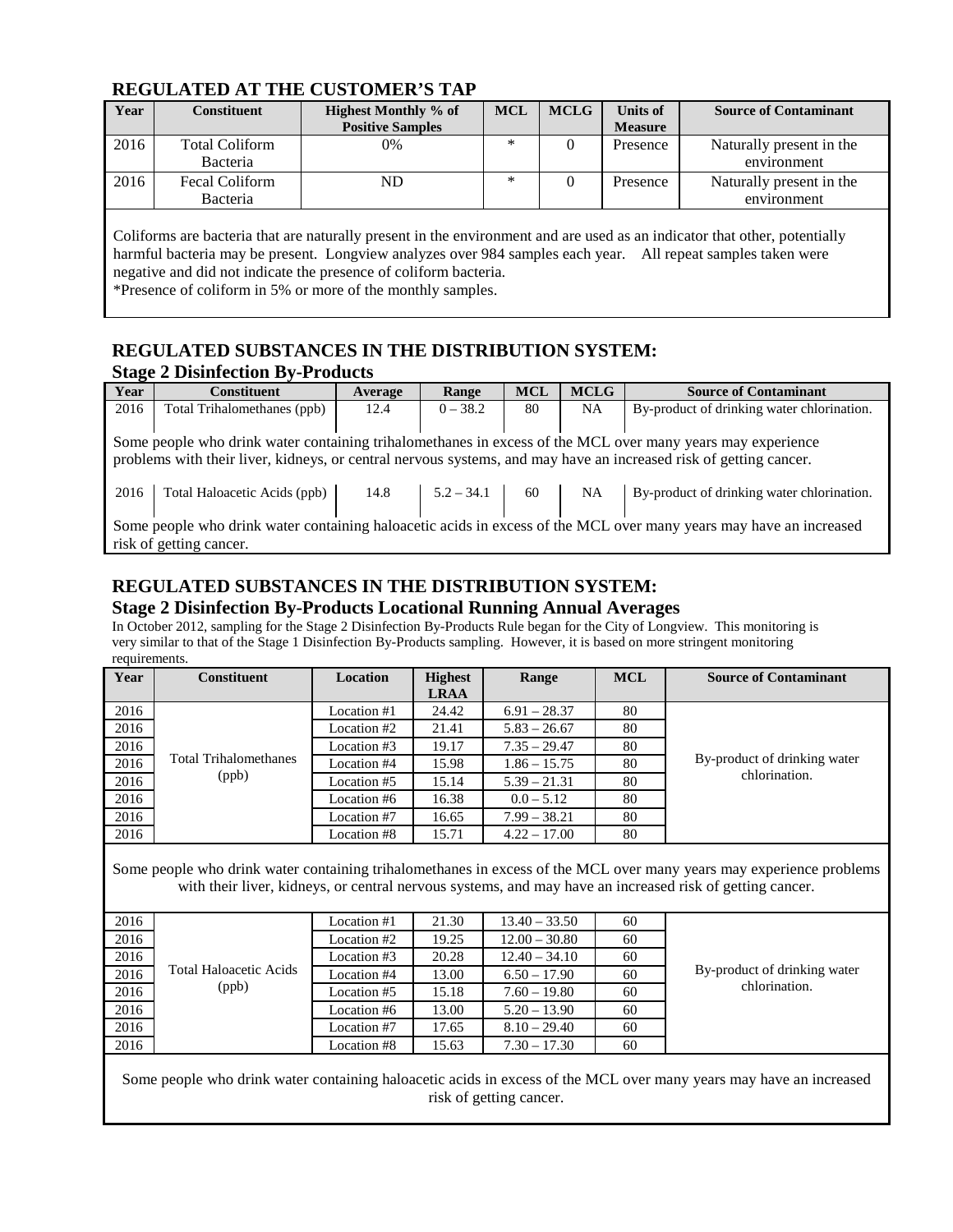## **REGULATED AT THE SOURCE WATER**

The City of Longview testing of lake and river water detected low levels of *Cryptosporidium*, *Giardia lamblia* and *Escherichia coli* (*E. coli*) commonly found in surface water. Required levels of inactivation are achieved through disinfection and filtration; however these treatment methods cannot guarantee 100 percent removal nor can the testing methods determine if the organisms are alive and capable of causing diarrhea, cramps and fever when ingested. Although these organisms have been detected in the source waters, the City of Longview utilizes excellent treatment methods of removal and inactivation at the water treatment plants.

#### **UNREGULATED SUBSTANCES**

| Year | Constituent                | Average | Range          | <b>Source of Contaminant</b>               |
|------|----------------------------|---------|----------------|--------------------------------------------|
| 2016 | Chloroform (ppb)           | 6.62    | $3.74 - 11.80$ | By-product of drinking water chlorination. |
| 2016 | Dichlorobromomethane (ppb) | 2.18    | $1.46 - 2.89$  | By-product of drinking water chlorination  |
| 2016 | Dibromochloromethane (ppb) | 1.0     | $1.0 - 1.0$    | By-product of drinking water chlorination  |
| 2016 | Bromoform (ppb)            | ND      | ND             | By-product of drinking water chlorination  |

Bromoform, chloroform, dichlorobromomethane, and dibromochloromethane are disinfection by-products. There is no maximum contaminant level for these chemicals at the entry point to distribution.

Unregulated contaminants are those for which EPA has not established drinking water standards. The purpose of unregulated contaminant monitoring is to assist EPA in determining the occurrence of unregulated contaminants in drinking water and whether future regulation is warranted.

## **ADDITIONAL PARAMETERS TESTED IN YOUR WATER SYSTEM:**

This chart lists other items for which the water is tested. These items do not relate to public health but rather to the aesthetic quality. These parameters are often important to industrial water users or customers with special needs.

| <b>Constituent</b>                    | <b>Units of measure</b> | <b>Longview water</b> |
|---------------------------------------|-------------------------|-----------------------|
| Aluminum                              | ppm                     | $0.18 - 0.94$         |
| Manganese                             | ppm                     | $0.0012 - 0.029$      |
| Nickel                                | ppm                     | $0.00092 - 0.0015$    |
| Copper                                | ppm                     | $0.0006 - 0.0008$     |
| Chloride                              | ppm                     | $8.65 - 21.9$         |
| Sulfate                               | ppm                     | $30.4 - 51.4$         |
| pH                                    | pH units                | $8.2 - 8.5$           |
| Conductivity                          | $\mu$ mhos/cm           | $183 - 278$           |
| Total Alkalinity as CaCO <sub>3</sub> | ppm                     | $<$ 20.0 - 39.2       |
| Bicarbonate                           | ppm                     | $< 20.0 - 32.8$       |
| Dissolved solids                      | ppm                     | $94 - 176$            |
| Cyanide                               | ppm                     | $0.107 - 0.172$       |
| Calcium                               | ppm                     | $18.9 - 24.8$         |
| Magnesium                             | ppm                     | $3.08 - 3.96$         |
| Potassium                             | ppm                     | $1.27 - 4.43$         |
| Sodium                                | ppm                     | $8.75 - 17.6$         |
| Total Hardness as CaCO <sub>3</sub>   | ppm                     | $60.1 - 78.2$         |
| <b>Total Hardness in Grains</b>       | Grains/gallon           | $3.51 - 4.57$         |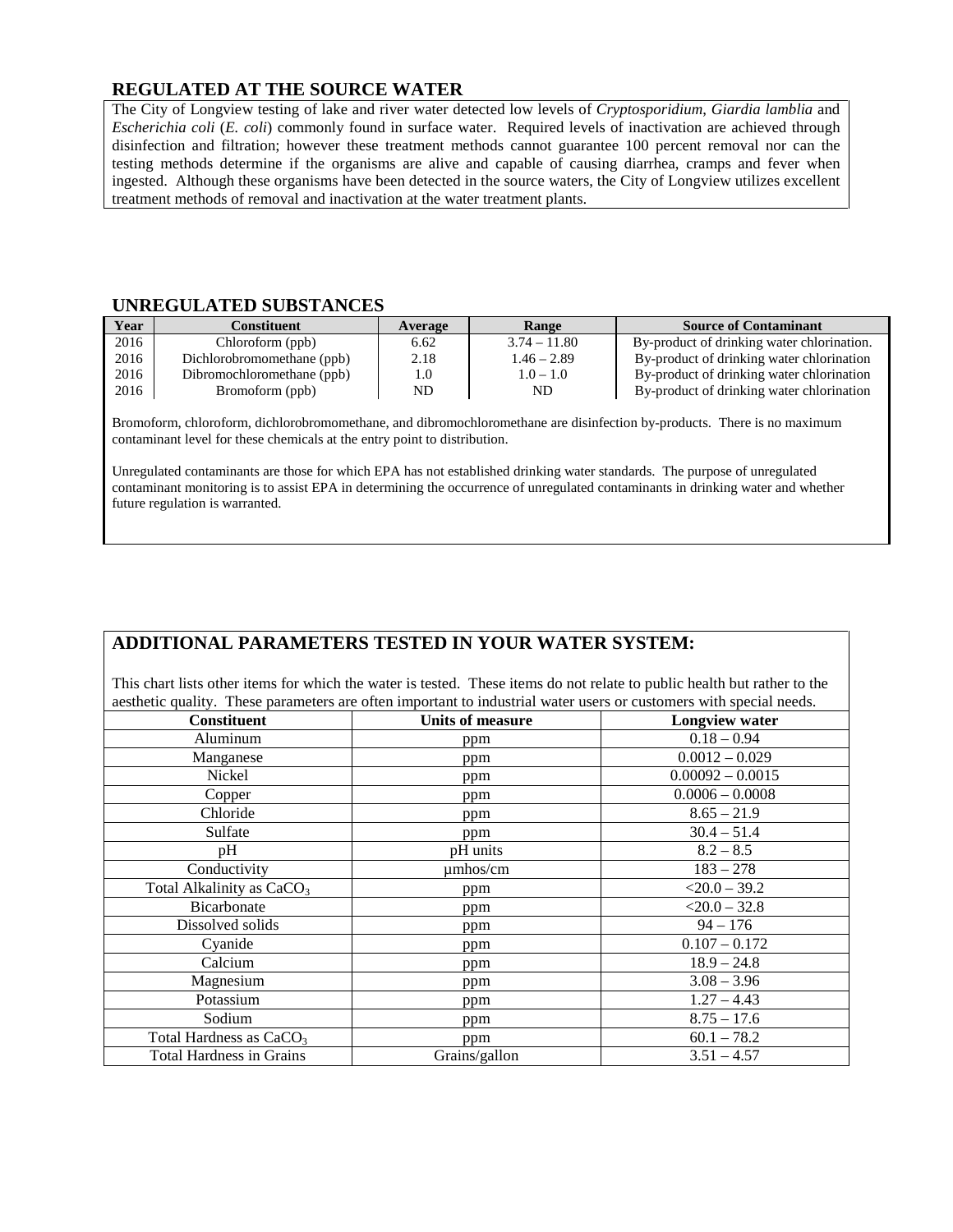## **Longview's Sources of Drinking Water and Distribution System**

Longview uses surface water from three sources: Lake Cherokee, Sabine River, and Lake O' the Pines. A source water assessment has been completed by the Texas Commission on Environmental Quality (TCEQ) for all three water sources and the report is available to review by calling us at 903-291-5234 or 903-237-2780. It allows us to focus on our source water protection activities. The results indicate that some of our sources are susceptible to certain contaminants. The sampling requirements for your water system are based on this susceptibility and previous sample data. Any detection of these contaminants will be found in this report. For more information on source water assessments and protection efforts at our system contact us at 903-291-5234. To monitor water quality in local rivers, streams, and reservoirs, the City of Longview has a Watershed Management Program. We work closely with the Sabine River Authority, Cherokee Water Company, Northeast Texas Municipal Water District, Texas Railroad Commission, Texas Commission on Environmental Quality (TCEQ), Texas Parks and Wildlife Commission, American Water Works Association, Texas Water Utilities Association and local industries to monitor and maintain a high level of water quality.

The City of Longview did not experience any water shortages or implement any conservation plans during 2016. In the Water Loss Audit, submitted to the Texas Water Development Board for the time period of January 2016 to December 2016, our system lost an estimated 221,675,212 gallons of water. While this is less than 5% of our water pumped, this includes any water line breaks or flushing water lines. If you have any questions about the Water Loss Audit, please call the Water Supply and Purification Division at 903-237-2780.

## **Storm Water Pollution Prevention Program**

Watersheds may be susceptible to contamination resulting from flood, erosion, and pollution; also referred to as storm water runoff. The City of Longview has incorporated a program to help manage Storm Water Pollution. Storm water pollution is being reduced from the monitoring and modification of the City's operations through good municipal housekeeping. Our program also works to control construction runoff resulting in less sediment, the number one pollutant in our watersheds. Finally, one of the most important parts of this program is the education and involvement of the public and citizens of Longview regarding watersheds and storm water pollution.

The Following Guidelines May Help Prevent Storm Water Pollution

- Use fertilizers sparingly
- Sweep up driveways, sidewalks, and gutters
- Never dump, blow, sweep, or wash anything down storm drains
- Don't leave bare spots in your yard
- Compost wastes
- Use less toxic pesticides, follow labels, and learn how to prevent pest problems
- Direct downspouts away from paved surfaces; consider a rain garden to capture runoff
- Take your car to the car wash instead of washing it in the driveway
- Check your car for leaks and recycle your motor oil
- Pick up after your pet

For more information, please feel free to contact the Streets and Drainage Division of the City of Longview's Public Works Department at 903-237-1018.